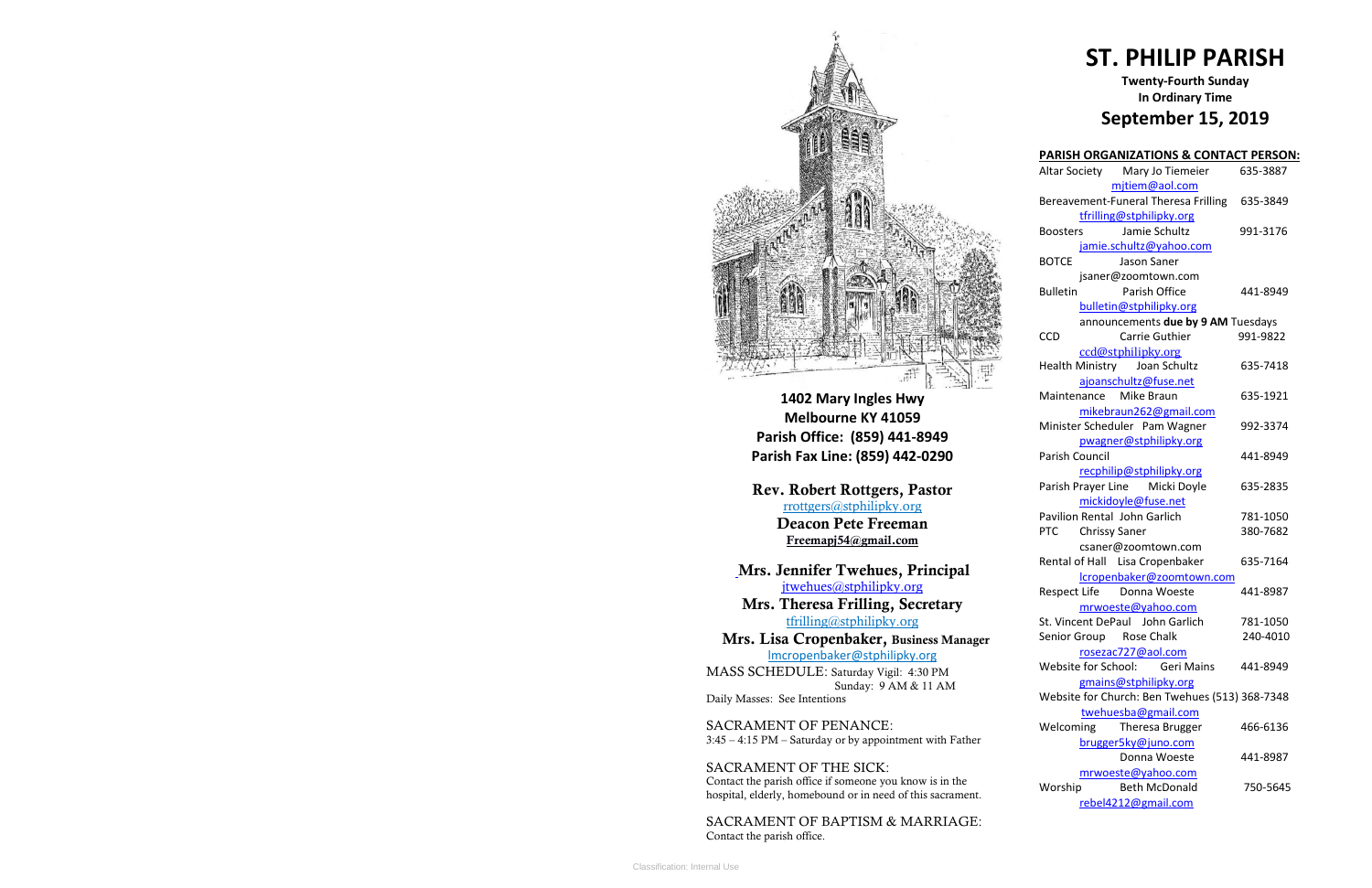#### **MASS INTENTIONS**

| <b>Saturday</b> | September 14     |
|-----------------|------------------|
| 4:30 PM         | <b>Bob Huber</b> |

#### **Sunday September 15**

| $9:00$ AM | <b>Charles &amp; Margaret Neltner Family</b> |
|-----------|----------------------------------------------|
| 11:00 AM  | Bill & Loretta Burkhardt                     |
|           |                                              |

| <b>Tuesday</b> | September 17 |
|----------------|--------------|
| 7:00 PM        | Frank Vogel  |

#### **Wednesday September 18** 8:30 AM Jackie & Bob Wallace

| <b>Friday</b> | September 20          |
|---------------|-----------------------|
| 8:30 AM       | <b>Catherine Rust</b> |
|               |                       |

#### **Saturday September 21** 4:30 PM Bud Walter & In Thanksgiving

#### **Sunday September 22**

| $9:00$ AM | Mary & Elmer Ruschman |
|-----------|-----------------------|
| 11:00 AM  | Della Kinsella        |

## **WEEKLY OFFERINGS (Sept. 1st)**

[STPCapital@stphilipky.org](mailto:STPCapital@stphilipky.org) or call the rectory @ 859-441-8949.

| Stewardship         | \$6,619  |
|---------------------|----------|
| <b>Utility Fund</b> | \$535    |
| Endowment           | \$175    |
| Norbert F. Ed. Fund | \$295    |
| Capital Campaign    | \$11,326 |

September 30 Skyline Chili Fundraiser October 22 Chipotle Fundraiser October 25-26 Fall Scrapbooking event

#### **WEEKLY OFFERINGS (Sept. 8th)**

| Stewardship         | \$4,072 |
|---------------------|---------|
| <b>Utility Fund</b> | \$40    |
| Endowment           | \$405   |
| Norbert F. Ed. Fund | \$260   |
| Assumption          |         |

| <b>CAPITAL CAMPAIGN</b> |         |           |           |
|-------------------------|---------|-----------|-----------|
|                         | No. of  | Amount    | Amount    |
|                         | Pledges | Pledged   | Received  |
| <b>Parishioners</b>     | 118     | \$139,281 | \$109,122 |
| Non-                    | 28      | \$42,195  | \$38,715  |
| parishioners            |         |           |           |
| Corporations            | 2       | \$20,000  | \$20,000  |
| Total                   | 148     | \$201,476 | \$167,837 |

If you have any questions you can email

#### **CALENDAR**

September 16 Seniors Meeting

September 21/22 Stewardship Fair September 23 Maintenance

## **ALTAR FLOWERS**

**Will Clift** (St. Philip 7<sup>th</sup> grader) Please continue to keep Will and his Family in your Prayers.

In memory of Huber & Scharold Families.

#### **OTHERS FIRST - SEPTEMBER**

The Family Promise organization is dedicated to transforming the lives of homeless families because every child deserves a home. We will be collecting the following products during September*: HAND SANITIZER, TOWELS & WASH CLOTHS*, *and PERSONAL HYGIENE PRODUCTS*. Thanks for your generosity.

#### **MAINTENANCE**

Our meeting is scheduled for Monday, **September 23rd** at 6:30 pm. Jobs for all skill levels.

## **ST. PHILIP BOOSTERS**

Save the date, "Night at the Races", Saturday, **November 23rd .**

## **ST. PHILIP SCHOOL**

Our students will be selling Little Caesars pizza kits and coupon books after all the masses on **September 14-15** and **September 21-22**. You can order pizza kits online with code# 372233.

**Fall Into Scrapping** Once again, PTC is hosting the Fall into Scrapping event. This event will be held at the St. Philip Parish Center on October 25<sup>th</sup> (No Frills Friday 5p-10p) and Saturday October  $26<sup>th</sup>$  from 9a-9p. the early bird rate is \$45. This includes breakfast, lunch, and dinner. Please contact Melissa Hurd at [Fallintoscrapping@gmail.com](mailto:Fallintoscrapping@gmail.com) if you have any questions.

## **PRAYERS**

## **HEALTH MINISTRY**

Health Ministry: Flu and Pneumonia vaccines will be administered by Larry Twehues (Walmart) Saturday **September 21 and 22**. Times will be Saturday after 4:30 Mass and Sunday between 9 and 11 Mass in Parish Center. Blood Pressures will NOT be done

on Sunday, September 15<sup>th</sup>; however, they will be done at the Stewardship Fair on Sept. 21<sup>st</sup> and 22<sup>nd</sup>.

## **ST. PHILIP SENIORS**

We will meet on Monday, **September 16** at noon at the Parish Center in the Huber Conference Room. Anyone 55 years and older are invited and lunch will be provided.

## **ST. PHILIP STEWARDSHIP FAIR**

Are you wondering what God is asking of your time, talent and treasure? Well in a couple of weeks we would like you to check out St. Philip Stewardship Fair, where you may find what God wants of your time and talent. It will be held in the Parish Center on the weekend of **September 21 and 22** after each Mass. More information to follow in the next couple of weeks.

> 12th ANNUAL HIT FOR CHICKS: BBHS volleyball is hosting NCC for the 12th Annual Hits For Chicks game **September 24th** in the BBHS gym. All proceeds benefit the Chicks and Chucks Organization and breast cancer survivors will be honored between games. JV game is at 6:00 and Varsity at 7:30pm. Wear pink and come support!

## **FUNDRAISER**

**Skyline Chili Fundraiser** on Monday, **September 30** in Alexandria. Dine-In or Carry-Out, 10:30 am – 10:00 pm. We earn **20%** of the proceeds. Remember to mention "St Philip School" to the cashier.

Make dinner a selfless act by joining us for a fundraiser to support St Philip School. Come into the **Chipotle** at 2527 Wilson Ave in Highland Heights on Tuesday, **October 22nd** between 4:00pm and 8:00pm. Bring in this flyer, show it on your smartphone or tell the cashier you're supporting the cause to make sure that 33% of the proceeds will be donated to St Philip School.

#### **AWAKEN**,,,,To the possibilities!

Spend a day growing closer to Jesus and other women in our parish **November 9** beginning at **7:30am** and ending with 430 mass. Limited seating available so commit now! Breakfast and lunch will be provided, and your life will be changed for \$10! Contact Melissa Hurd to register 859-240-6395 or [mlhurd@msn.com.](mailto:mlhurd@msn.com)

## **BLESSED SACRAMENT CHURCH**

Is celebrating 100 years with a Centennial Food Truck Picnic on Sunday, **September 22**, 2019 from 4-8 p.m. on the church/school grounds. Visit with past and present priests, teachers, classmates and parishioners while enjoying live music, family entertainment, and food trucks. Free overflow parking at Ft. Mitchell Baptist Church.

#### **BISHOP BROSSART HS NEWS**

**BISHOP BROSSART ART GALLERY…** The BBHS Art Gallery presents QUILTS by Monica Walerius '78 on

Sundays only beginning September 22 through October 13 from Noon – 4:00pm. (Monday – Saturday by appointment. Call 859-630-2874)

**CHIPOTLE FUNDRAISER…** The Lady 'Stangs volleyball team is hosting a fundraiser at CHIPOTLE in Highland Heights on Monday September 23 between 4:00 –

8:00pm. Show the attached flyer and 33% of the proceeds will be donated to the volleyball team.

**MUSTANG MONTHLIES…** THIS YEAR'S MUSTANG MONTHLIES TICKETS ARE NOW AVAILABLE! Renewal letters have been mailed out to everyone who participated last year. The \$25.00 donation is your ticket for the NINE monthly drawings. Winners will receive a minimum of \$25.00 in the months October thru June, \$50.00 in October, January and April, and \$525.00 in October and June. The first drawing will be held Monday, OCTOBER 7th at the PTU meeting. NO TICKETS WILL BE SOLD AFTER THAT DATE. Call the main office at 635-2108 for tickets.

**MUSTANG MANIA**... 7th and 8th grade students are invited to join us on Friday, September 13th from 6:00 -8:30 to enjoy a night at BBHS! Students will enjoy a night of basketball, volleyball, board games, a movie, pizza and more! Submit your registration by September 4<sup>th</sup> to ensure your child receives a t-shirt at

http://www.bishopbrossart.org/page/events. For questions, contact Chris Holtz at 859.635.2108 ext. 1018 or [choltz@bishopbrossart.org.](mailto:choltz@bishopbrossart.org)

#### **"Know Your Faith"**

Father Michael Comer, pastor, Mother of God Parish, Covington, is offering, for the next two years, a new series of talks entitled, "Know Your Faith – An RCIA for Catholics." Sessions are on **Thursday**, offered at two different times – 11am and then repeated at 6:30 pm. For more information, call 859-291-2388.If your unable to attend in person, sessions will be streamed live by going to [http://www.mother-of-god.org.](http://www.mother-of-god.org/)

## **THE MARRIAGE JOURNEY**

You are invited to an experience of Catholic Christian Community. **Saturday, September 21, 2019** 8:00 a.m.- 3:00 p.m. Sterling Center, St. Barbara Church, 4042 Turkeyfoot Road, Erlanger 8:00 Mass, Bishop Roger Foys, D.D. celebrant 8:40 Sign-in and continental breakfast 9 a.m.–3 p.m. Marriage enrichment, closing prayer and blessing by Bishop Foys. Deadline for registration is **Sept. 10** and cost \$25.

## **CATHOLIC ORDER OF FORESTERS**

COF #1725 meeting will be on **Sept 17th**, 7PM at St Joseph, Camp Springs. All old and new members are